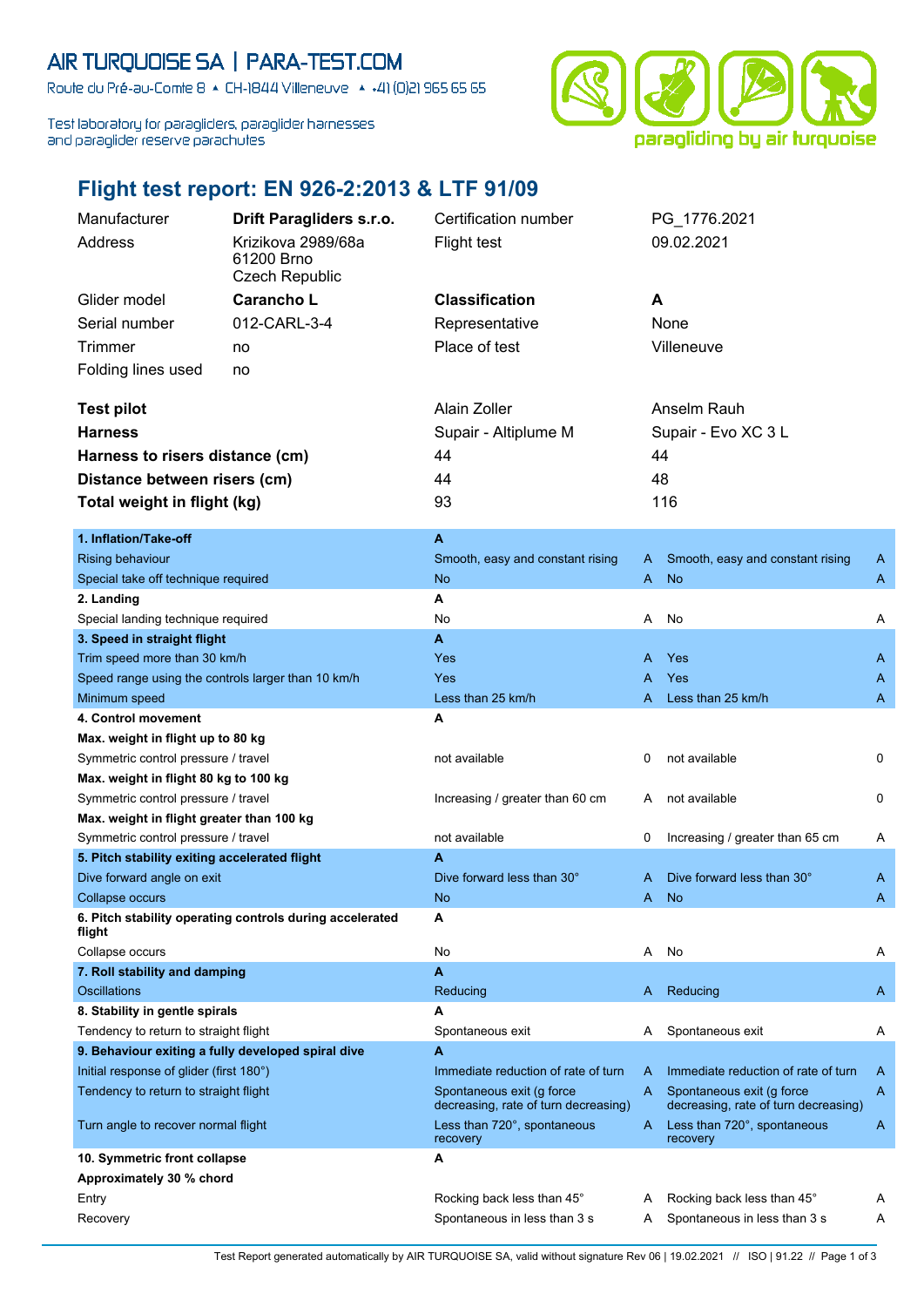| Dive forward angle on exit Change of course                                 | Dive forward 0° to 30° Keeping<br>course                                            | A | Dive forward 0° to 30° Keeping<br>course                                            | Α |
|-----------------------------------------------------------------------------|-------------------------------------------------------------------------------------|---|-------------------------------------------------------------------------------------|---|
| Cascade occurs                                                              | No                                                                                  | A | No                                                                                  | Α |
| Folding lines used                                                          | No                                                                                  |   | No                                                                                  |   |
| At least 50% chord                                                          |                                                                                     |   |                                                                                     |   |
| Entry                                                                       | Rocking back less than 45°                                                          | A | Rocking back less than 45°                                                          | Α |
| Recovery                                                                    | Spontaneous in less than 3 s                                                        | A | Spontaneous in less than 3 s                                                        | Α |
| Dive forward angle on exit / Change of course                               | Dive forward 0° to 30° / Keeping<br>course                                          | A | Dive forward 0° to 30° / Keeping<br>course                                          | Α |
| Cascade occurs                                                              | No                                                                                  | A | No                                                                                  | Α |
| Folding lines used                                                          | No                                                                                  |   | No                                                                                  |   |
| With accelerator                                                            |                                                                                     |   |                                                                                     |   |
| Entry                                                                       | Rocking back less than 45°                                                          | A | Rocking back less than 45°                                                          | A |
| Recovery                                                                    | Spontaneous in less than 3 s                                                        | A | Spontaneous in less than 3 s                                                        | Α |
| Dive forward angle on exit / Change of course                               | Dive forward 0° to 30° / Keeping<br>course                                          | A | Dive forward 0° to 30° / Keeping<br>course                                          | Α |
| Cascade occurs                                                              | No                                                                                  | A | No                                                                                  | Α |
| Folding lines used                                                          | No                                                                                  |   | No                                                                                  |   |
| 11. Exiting deep stall (parachutal stall)                                   | A                                                                                   |   |                                                                                     |   |
| Deep stall achieved                                                         | Yes                                                                                 | A | <b>Yes</b>                                                                          | A |
| Recovery                                                                    | Spontaneous in less than 3 s                                                        | A | Spontaneous in less than 3 s                                                        | A |
| Dive forward angle on exit                                                  | Dive forward 0° to 30°                                                              | A | Dive forward 0° to 30°                                                              | A |
| Change of course                                                            | Changing course less than 45°                                                       | A | Changing course less than 45°                                                       | A |
| Cascade occurs                                                              | <b>No</b>                                                                           | A | <b>No</b>                                                                           | A |
| 12. High angle of attack recovery                                           | А                                                                                   |   |                                                                                     |   |
| Recovery                                                                    | Spontaneous in less than 3 s                                                        | Α | Spontaneous in less than 3 s                                                        | A |
| Cascade occurs                                                              | No                                                                                  | Α | No                                                                                  | Α |
| 13. Recovery from a developed full stall                                    | A                                                                                   |   |                                                                                     |   |
| Dive forward angle on exit                                                  | Dive forward 0° to 30°                                                              | A | Dive forward 0° to 30°                                                              | A |
| Collapse                                                                    | No collapse                                                                         | A | No collapse                                                                         | A |
| Cascade occurs (other than collapses)                                       | No                                                                                  | A | <b>No</b>                                                                           | A |
| Rocking back                                                                | Less than 45°                                                                       | A | Less than $45^\circ$                                                                | A |
| Line tension                                                                | Most lines tight                                                                    | A | Most lines tight                                                                    | A |
| 14. Asymmetric collapse                                                     | Α                                                                                   |   |                                                                                     |   |
| Small asymmetric collapse                                                   |                                                                                     |   |                                                                                     |   |
| Change of course until re-inflation / Maximum dive forward or<br>roll angle | Less than 90° / Dive or roll angle<br>$0^{\circ}$ to 15 $^{\circ}$                  | A | Less than 90° / Dive or roll angle<br>$0^\circ$ to 15 $^\circ$                      | Α |
| Re-inflation behaviour                                                      | Spontaneous re-inflation                                                            | Α | Spontaneous re-inflation                                                            | A |
| Total change of course                                                      | Less than $360^\circ$                                                               | A | Less than $360^\circ$                                                               | Α |
| Collapse on the opposite side occurs                                        | No (or only a small number of<br>collapsed cells with a spontaneous<br>reinflation) | A | No (or only a small number of<br>collapsed cells with a spontaneous<br>reinflation) | Α |
| <b>Twist occurs</b>                                                         | No                                                                                  | Α | No                                                                                  | Α |
| Cascade occurs                                                              | No                                                                                  | Α | No                                                                                  | Α |
| Folding lines used                                                          | No                                                                                  |   | No                                                                                  |   |
| Large asymmetric collapse                                                   |                                                                                     |   |                                                                                     |   |
| Change of course until re-inflation / Maximum dive forward or<br>roll angle | Less than 90° / Dive or roll angle<br>$0^\circ$ to 15 $^\circ$                      | A | Less than 90° / Dive or roll angle<br>15 $\degree$ to 45 $\degree$                  | A |
| Re-inflation behaviour                                                      | Spontaneous re-inflation                                                            | Α | Spontaneous re-inflation                                                            | Α |
| Total change of course                                                      | Less than $360^\circ$                                                               | A | Less than $360^\circ$                                                               | Α |
| Collapse on the opposite side occurs                                        | No (or only a small number of<br>collapsed cells with a spontaneous<br>reinflation) | A | No (or only a small number of<br>collapsed cells with a spontaneous<br>reinflation) | Α |
| <b>Twist occurs</b>                                                         | No                                                                                  | A | No                                                                                  | A |
| Cascade occurs                                                              | No                                                                                  | A | No                                                                                  | Α |
| Folding lines used                                                          | No                                                                                  |   | No                                                                                  |   |
| Small asymmetric collapse with fully activated accelerator                  |                                                                                     |   |                                                                                     |   |
| Change of course until re-inflation / Maximum dive forward or<br>roll angle | Less than 90° / Dive or roll angle<br>$0^\circ$ to 15 $^\circ$                      | A | Less than 90° / Dive or roll angle<br>15 $\degree$ to 45 $\degree$                  | A |
| Re-inflation behaviour                                                      | Spontaneous re-inflation                                                            | A | Spontaneous re-inflation                                                            | A |
| Total change of course                                                      | Less than $360^\circ$                                                               | A | Less than $360^\circ$                                                               | A |